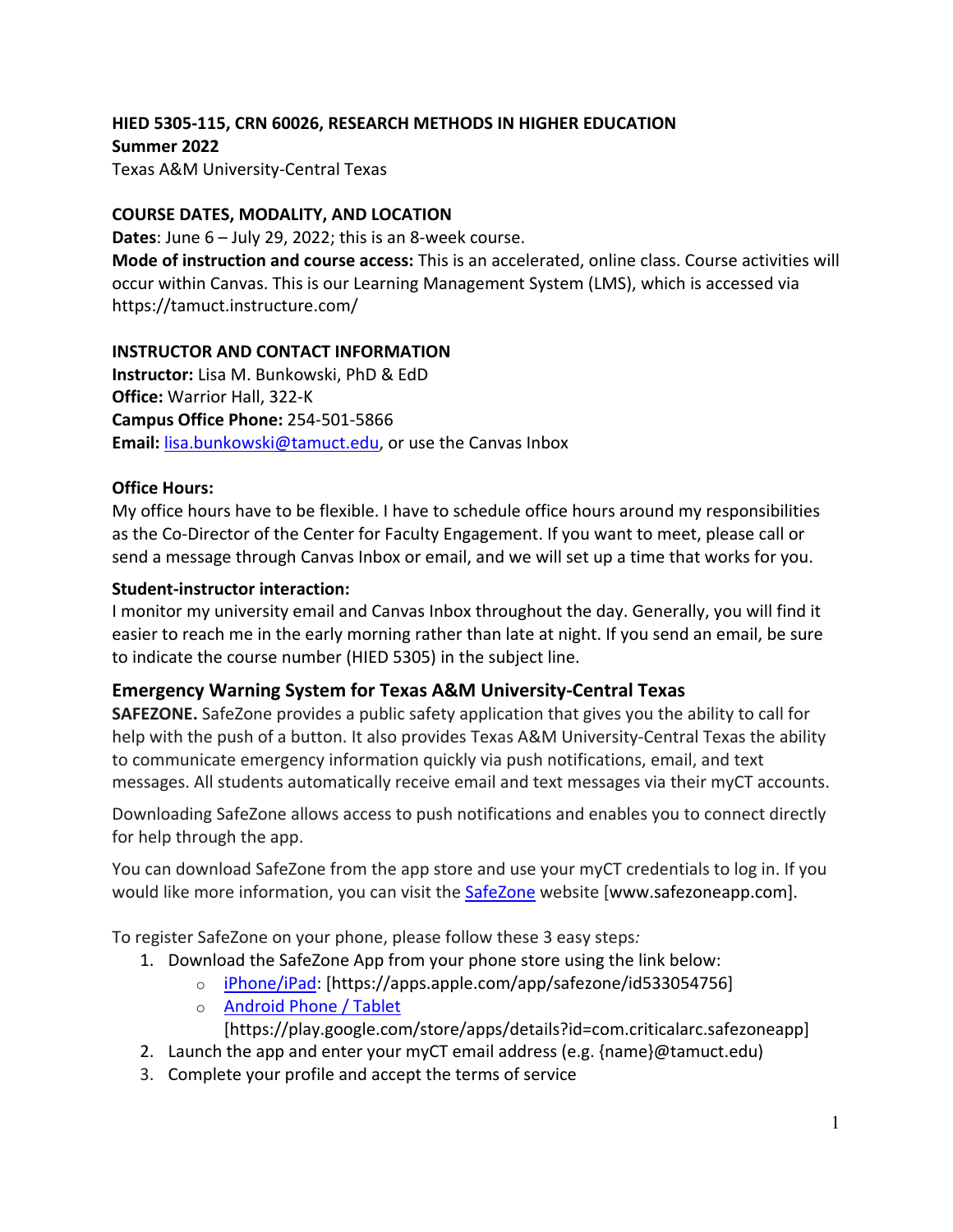#### **COURSE INFORMATION**

#### **Course Overview and description:**

This course provides a general overview of research in the field through an introduction to research methodologies and basic statistics.

#### **Course Student Learning Outcomes (CLOs):**

- 1. Identify and reference historical documents that state the philosophical foundations of the profession
- 2. Articulate the differences between quantitative and qualitative approaches
- 3. Demonstrate an understanding of basic descriptive and inferential statistics
- 4. Develop a mock research project [proposal].

# **Required Reading and Textbook(s):**

Daniel, B. K., & Harland, T. (2018). *Higher education research methodology: A step-by-step guide to the research process.* Taylor & Francis [or] Routledge.

**Note:** There are several hard-copy and eBook versions of this book available through Routledge and Taylor & Francis. Be sure your book looks like this:



**In addition** – if you have trouble finding this book, please contact me. There are other education research texts that can be utilized for this course, for example, *Educational Research* by Creswell (any edition).

Other course materials will be shared through the course in Canvas.

# **Suggested Textbook Information:**

• APA Style - throughout the program, you will use the *Publication Manual of the American Psychological Association, 6th ed*. (2010), or the new *7th ed*. (2020). Washington, DC: American Psychological Association.

During the coronavirus pandemic, we have free online access via the APA website to the [Style and Grammar Guidelines](https://apastyle.apa.org/style-grammar-guidelines) [https://apastyle.apa.org/style-grammar-guidelines] including examples of reference citations.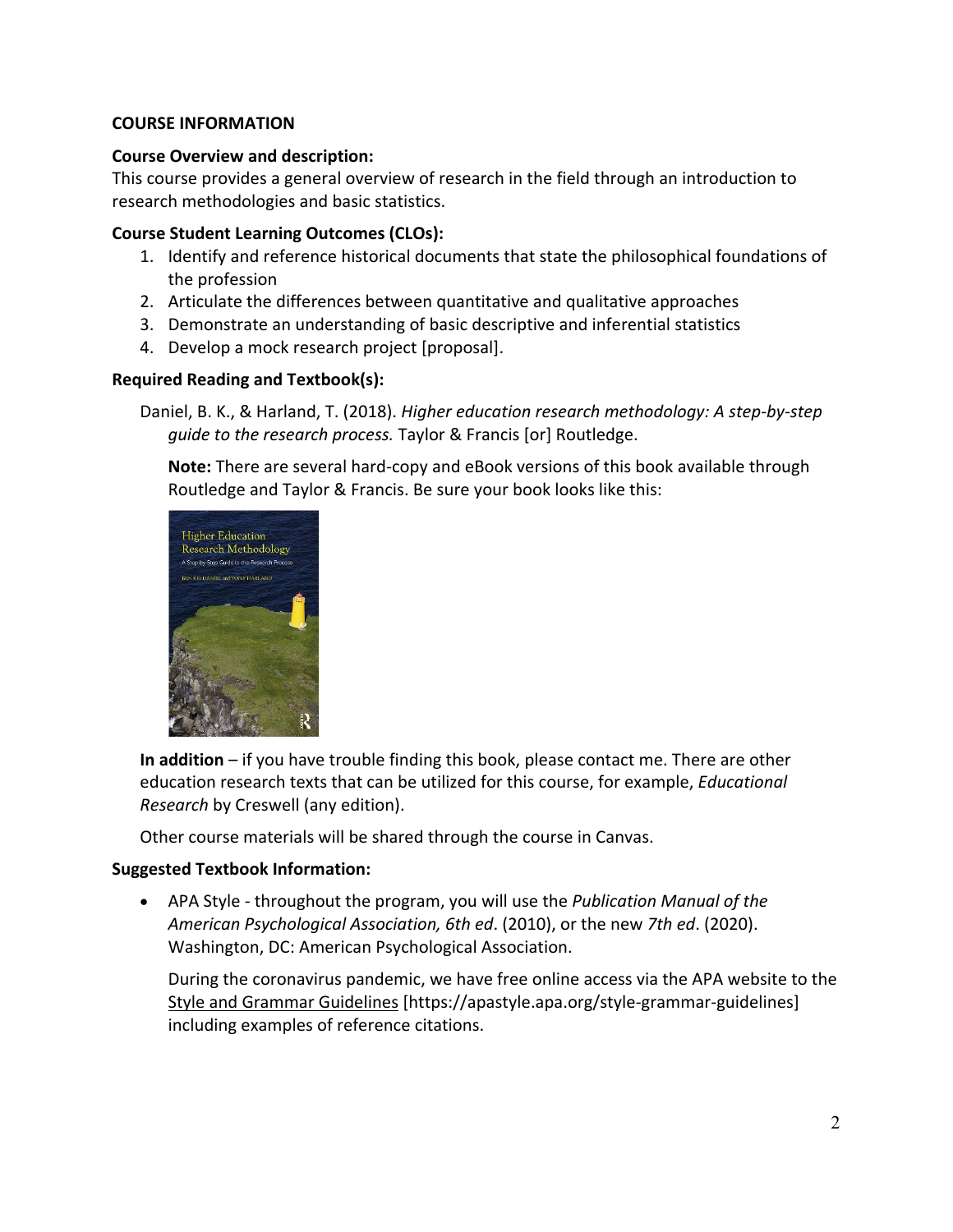# **COURSE REQUIREMENTS (more details and grading rubrics in Canvas)**

- 1. **Discussions**. Discussion participation is an important part of learning. There will be opportunities for synchronous (live) and asynchronous discussion of course concepts and projects. Two of these discussions will be graded, you will have the option to participate in either modality - synchronous or asynchronous. These will take place in Week 3 and Week 8.
- 2. **Quizzes**. You will complete two (2) short quizzes, one in Week 2 and another in Week 5. These are low-stakes quizzes that emphasize learning for mastery of concepts. More details about expectations are included in Canvas.
- 3. **Mock Research Proposal**. You will submit a Research Proposal following the APA format provided in Canvas. Note, you will not conduct the research project; this is an exercise in working through the different steps required for a proposal. (Due at the end of Week 7)
- 4. **Leadership Interview & Essay**. We will have at least one guest interview for the class. You and others in the class will submit interview questions. The questions should focus on leadership philosophy and topics related to educational research. Based on the interview(s), each student will submit a reflective essay of at least five pages. More details about expectations are included in Canvas. (Due at the end of Week 4)

# **Grading Criteria Rubric and Conversion**

- Discussions (2 @ 5-points each; **10-points total**)
- Quizzes (2 @ 10-points each; **20-points total**)
- Project (**50-points total**)
- Leadership Interview Essay & Questions (**20-points total**) **Total: 100 points**

**Final Grades** will be computer according to the following scale:

- $A = 90 100\%$  (90-100 points)
- $\bullet$  B = 80-89.9% (80-89 points)
- $C = 70 79.9%$  (70-79 points)
- $\bullet$  D = 60-69.9% (60-69 points)
- $F = 59-0\%$  (0-59 points)

\*\*Remember, you must complete the final exam to pass the course.

# **Posting of Grades**

- Students will submit their work through the assignment submission pages in Canvas. The instructor will review and return student work through the Canvas grade book. Students can monitor their status in the course through the Canvas grade book, as well.
- Assignments are due by midnight (Killeen, Texas time).
- Brief assignments such as quiz feedback will be returned no later than the following Wednesday morning. Longer assignments, such as the Leadership Interview Essay will be returned no later than the following Sunday. Students will be notified of any delays due to unforeseen circumstances.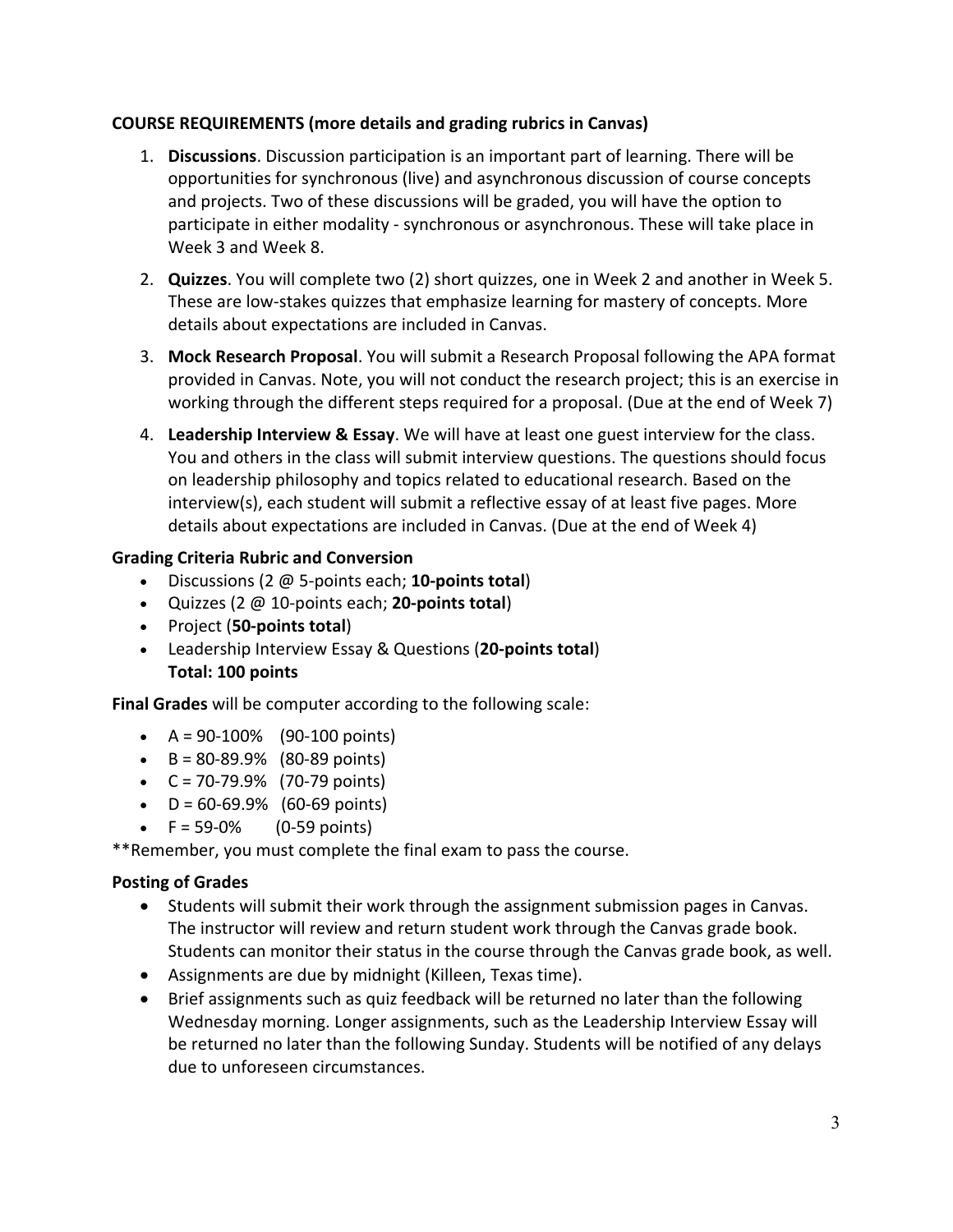# **COURSE OUTLINE AND CALENDAR**

Complete Course Calendar for HIED 5305 **Module 1: Welcome to Educational Research Methods** (Course Learning Outcome 1) **Week 1 (June 6 - June 12): Introduction** Read: Introduction (Daniel & Harland), and materials in Canvas Assignments: ungraded introduction discussion **Module 2: Educational Research** (Course Learning Outcomes 1, 2, 3) **Week 2 (June 13 – June 19): The Study of Higher Education** Read: Chapter 1 (Daniel & Harland), and materials in Canvas Assignments due: Quiz 1, Interview Questions **Week 3 (June 20 – June 26): Research Ethics, Ontology & Epistemology** Read: Chapter 2 (Daniel & Harland), and materials in Canvas Assignments due: Graded Discussion 1 **Week 4 (June 27 – July 3): Qualitative Research Approaches** Read: Chapter 3 (Daniel & Harland), and materials in Canvas Assignments due: Leadership Interview Reflection Essay \*can submit by July 10 due to the holiday! **Week 5 (July 5\* – July 10): Surveys, Statistics, and other Quantitative Approaches** Read: Chapter 4 (Daniel & Harland), and materials in Canvas Assignments due: Quiz 2 **Module 3: Your Proposals** (Course Learning Outcome 4) **Weeks 6 (July 11 – July 17)** Read: Chapters 5-10 (Daniel & Harland); focus on what will help you with your research proposal approach **Week 7 (July 18 – July 24)** Read: Chapters 5-10 (Daniel & Harland); focus on what will help you with your research proposal approach Assignments due: Mock Research Proposal **Week 8 (July 25- July 29): Discuss Proposals** Assignments due: Graded Discussion 2 (Remember, the week ends on Friday)

# **Important University Dates:** SUMMER 2022

See the 2021-22 [Academic Calendar,](https://www.tamuct.edu/registrar/docs/21-22Academic-Calendar.pdf) and monitor the University Registrar's Academic Calendar [webpage](https://www.tamuct.edu/registrar/academic-calendar.html) for most recent information.

[https://www.tamuct.edu/registrar/docs/21-22Academic-Calendar.pdf]

#### **TECHNOLOGY REQUIREMENTS AND SUPPORT Technology Requirements**

This course will use the A&M-Central Texas Instructure Canvas learning management system. **We strongly recommend the latest versions of Chrome or Firefox browsers. Canvas no longer supports any version of Internet Explorer.**

Logon to A&M-Central Texas Canvas [https://tamuct.instructure.com/] or access Canvas through the TAMUCT Online link in myCT [https://tamuct.onecampus.com/]. You will log in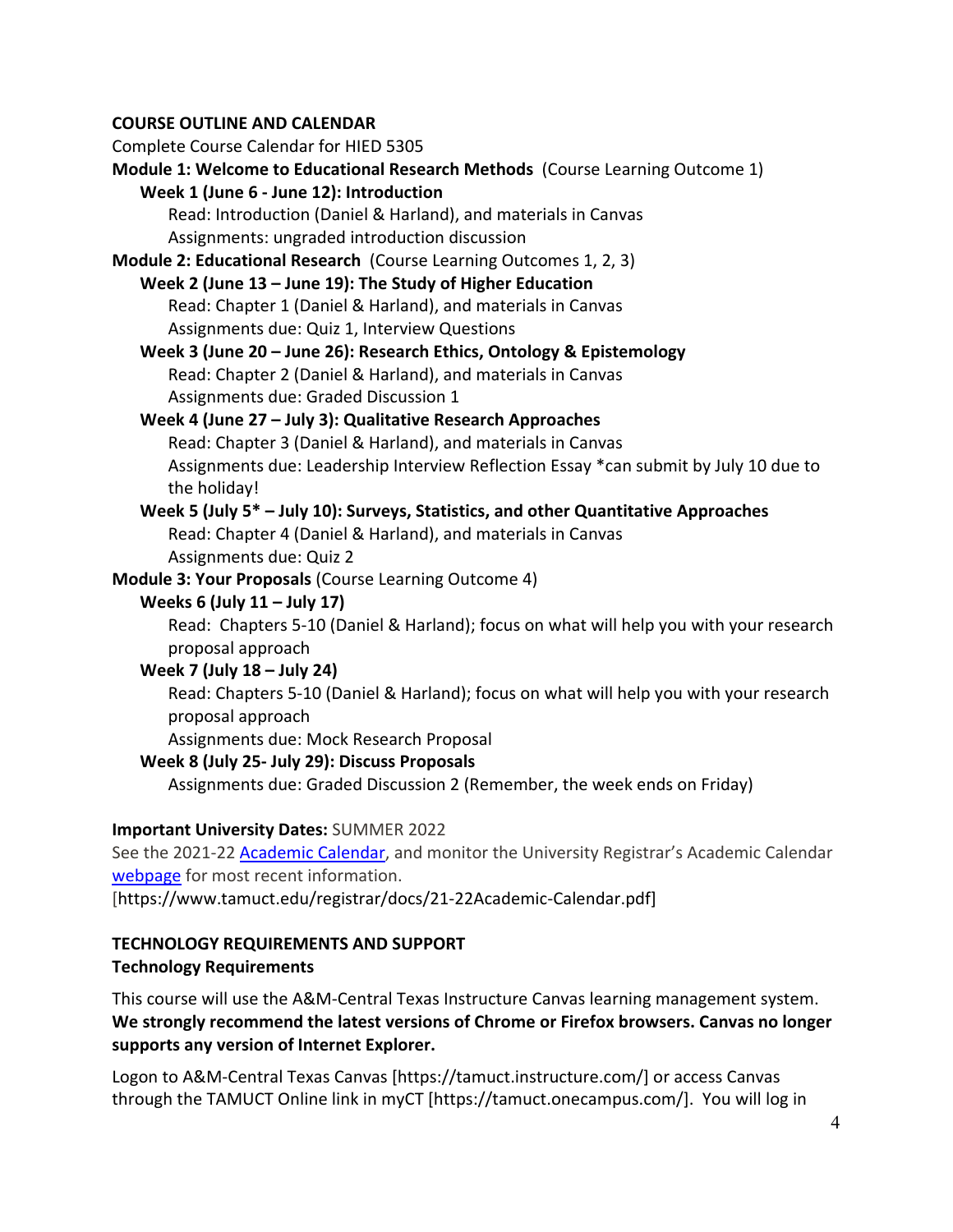through our Microsoft portal.

Username: Your MyCT email address. Password: Your MyCT password

#### **Canvas Support**

Use the Canvas Help link, located at the bottom of the left-hand menu, for issues with Canvas. You can select "Chat with Canvas Support," submit a support request through "Report a Problem," or call the Canvas support line: 1-844-757-0953.

For issues related to course content and requirements, contact your instructor.

#### **Other Technology Support**

For log-in problems, students should contact Help Desk Central, 24 hours a day, 7 days a week

Email: [helpdesk@tamu.edu](mailto:helpdesk@tamu.edu) Phone: (254) 519-5466 [Web Chat:](http://hdc.tamu.edu/) [http://hdc.tamu.edu] *Please let the support technician know you are an A&M-Central Texas student.*

# **UNIVERSITY RESOURCES, PROCEDURES, AND GUIDELINES**

# **Drop Policy**

If you discover that you need to drop this class, you must complete the [Drop Request](https://federation.ngwebsolutions.com/sp/startSSO.ping?PartnerIdpId=https://eis-prod.ec.tamuct.edu:443/samlsso&SpSessionAuthnAdapterId=tamuctDF&TargetResource=https%3a%2f%2fdynamicforms.ngwebsolutions.com%2fSubmit%2fStart%2f53b8369e-0502-4f36-be43-f02a4202f612) Dynamic Form through Warrior Web.

[https://federation.ngwebsolutions.com/sp/startSSO.ping?PartnerIdpId=https://eisprod.ec.tamuct.edu:443/samlsso&SpSessionAuthnAdapterId=tamuctDF&TargetResource=https%3a%2f %2fdynamicforms.ngwebsolutions.com%2fSubmit%2fStart%2f53b8369e-0502-4f36-be43 f02a4202f612].

Faculty cannot drop students; this is always the responsibility of the student. The Registrar's Office will provide a deadline on the Academic Calendar for which the form must be completed. Once you submit the completed form to the Registrar's Office, you must go into Warrior Web and confirm that you are no longer enrolled. If you still show as enrolled, FOLLOW-UP with the Registrar's Office immediately. You are to attend class until the procedure is complete to avoid penalty for absence. Should you miss the drop deadline or fail to follow the procedure, you will receive an F in the course, which may affect your financial aid and/or VA educational benefits.

#### **Academic Integrity**

Texas A&M University-Central Texas values the integrity of the academic enterprise and strives for the highest standards of academic conduct. A&M-Central Texas expects its students, faculty, and staff to support the adherence to high standards of personal and scholarly conduct to preserve the honor and integrity of the creative community. Any deviation by students from this expectation may result in a failing grade for the assignment and potentially a failing grade for the course. All academic misconduct concerns will be referred to the Office of Student Conduct. When in doubt on collaboration, citation, or any issue, please contact your instructor before taking a course of action.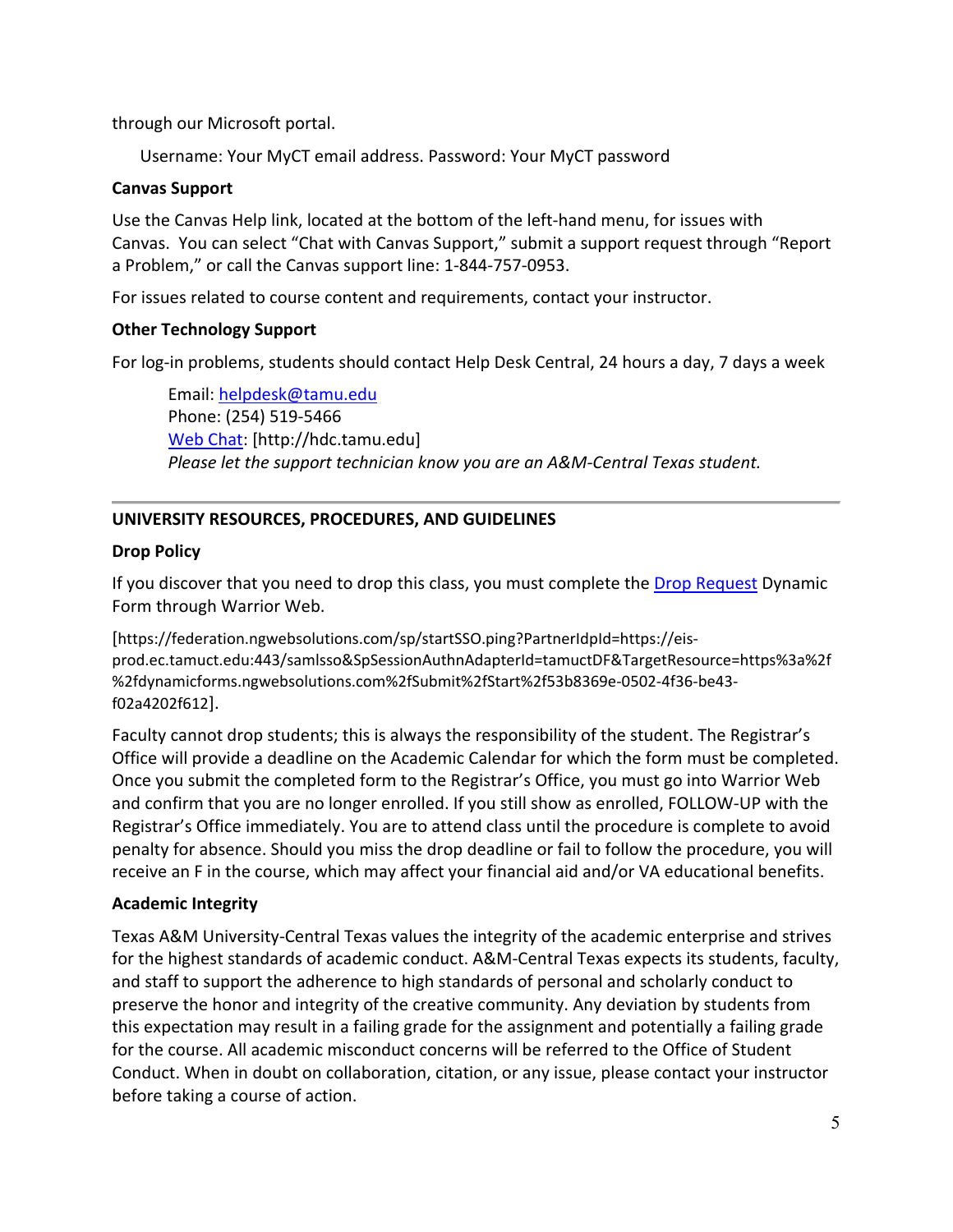For more [information](https://nam04.safelinks.protection.outlook.com/?url=https%3A%2F%2Fwww.tamuct.edu%2Fstudent-affairs%2Fstudent-conduct.html&data=04%7C01%7Clisa.bunkowski%40tamuct.edu%7Ccfb6e486f24745f53e1a08d910055cb2%7C9eed4e3000f744849ff193ad8005acec%7C0%7C0%7C637558437485252160%7CUnknown%7CTWFpbGZsb3d8eyJWIjoiMC4wLjAwMDAiLCJQIjoiV2luMzIiLCJBTiI6Ik1haWwiLCJXVCI6Mn0%3D%7C1000&sdata=yjftDEVHvLX%2FhM%2FcFU0B99krV1RgEWR%2BJ%2BhvtoR6TYk%3D&reserved=0) regarding the Student Conduct process, [https://www.tamuct.edu/student-affairs/student-conduct.html].

If you know of potential honor violations by other students, you may [submit](https://nam04.safelinks.protection.outlook.com/?url=https%3A%2F%2Fcm.maxient.com%2Freportingform.php%3FTAMUCentralTexas%26layout_id%3D0&data=04%7C01%7Clisa.bunkowski%40tamuct.edu%7Ccfb6e486f24745f53e1a08d910055cb2%7C9eed4e3000f744849ff193ad8005acec%7C0%7C0%7C637558437485262157%7CUnknown%7CTWFpbGZsb3d8eyJWIjoiMC4wLjAwMDAiLCJQIjoiV2luMzIiLCJBTiI6Ik1haWwiLCJXVCI6Mn0%3D%7C1000&sdata=CXGkOa6uPDPX1IMZ87z3aZDq2n91xfHKu4MMS43Ejjk%3D&reserved=0) a report, [https://cm.maxient.com/reportingform.php?TAMUCentralTexas&layout\_id=0].

# **Academic Accommodations**

At Texas A&M University-Central Texas, we value an inclusive learning environment where every student has an equal chance to succeed and has the right to a barrier-free education. The Warrior Center for Student Success, Equity and Inclusion is responsible for ensuring that students with a disability receive equal access to the university's programs, services and activities. If you believe you have a disability requiring reasonable accommodations, please contact the Office of Access and Inclusion, WH-212; or call (254) 501-5836. Any information you provide is private and confidential and will be treated as such.

For more information, please visit our **Access & Inclusion** Canvas page (log-in required) [https://tamuct.instructure.com/courses/717]

# **Important information for Pregnant and/or Parenting Students**

Texas A&M University-Central Texas supports students who are pregnant and/or parenting. In accordance with requirements of Title IX and related guidance from US Department of Education's Office of Civil Rights, the Dean of Student Affairs' Office can assist students who are pregnant and/or parenting in seeking accommodations related to pregnancy and/or parenting. Students should seek out assistance as early in the pregnancy as possible. For more information, please visit [Student Affairs](https://www.tamuct.edu/student-affairs/pregnant-and-parenting-students.html) [https://www.tamuct.edu/student-affairs/pregnantand-parenting-students.html]. Students may also contact the institution's Title IX Coordinator. If you would like to read more about these [requirements and guidelines](http://www2.ed.gov/about/offices/list/ocr/docs/pregnancy.pdf) online, please visit the website [http://www2.ed.gov/about/offices/list/ocr/docs/pregnancy.pdf].

Title IX of the Education Amendments Act of 1972 prohibits discrimination on the basis of sex and gender–including pregnancy, parenting, and all related conditions. A&M-Central Texas is able to provide flexible and individualized reasonable accommodation to pregnant and parenting students. All pregnant and parenting students should contact the Associate Dean in the Division of Student Affairs at (254) 501-5909 to seek out assistance. Students may also contact the University's Title IX Coordinator.

# **Tutoring**

Tutoring is available to all A&M-Central Texas students, both virtually and in-person. Student success coaching is available online upon request.

If you have a question, are interested in becoming a tutor, or in need of success coaching contact the Warrior Center for Student Success, Equity and Inclusion at (254) 501-5836, visit the Warrior Center at 212 Warrior Hall, or by emailing [WarriorCenter@tamuct.edu.](mailto:WarriorCenter@tamuct.edu)

To schedule tutoring sessions and view tutor availability, please visit Tutor [Matching](https://tutormatchingservice.com/TAMUCT) [Services](https://tutormatchingservice.com/TAMUCT) [https://tutormatchingservice.com/TAMUCT] or visit the Tutoring Center in 111 Warrior Hall.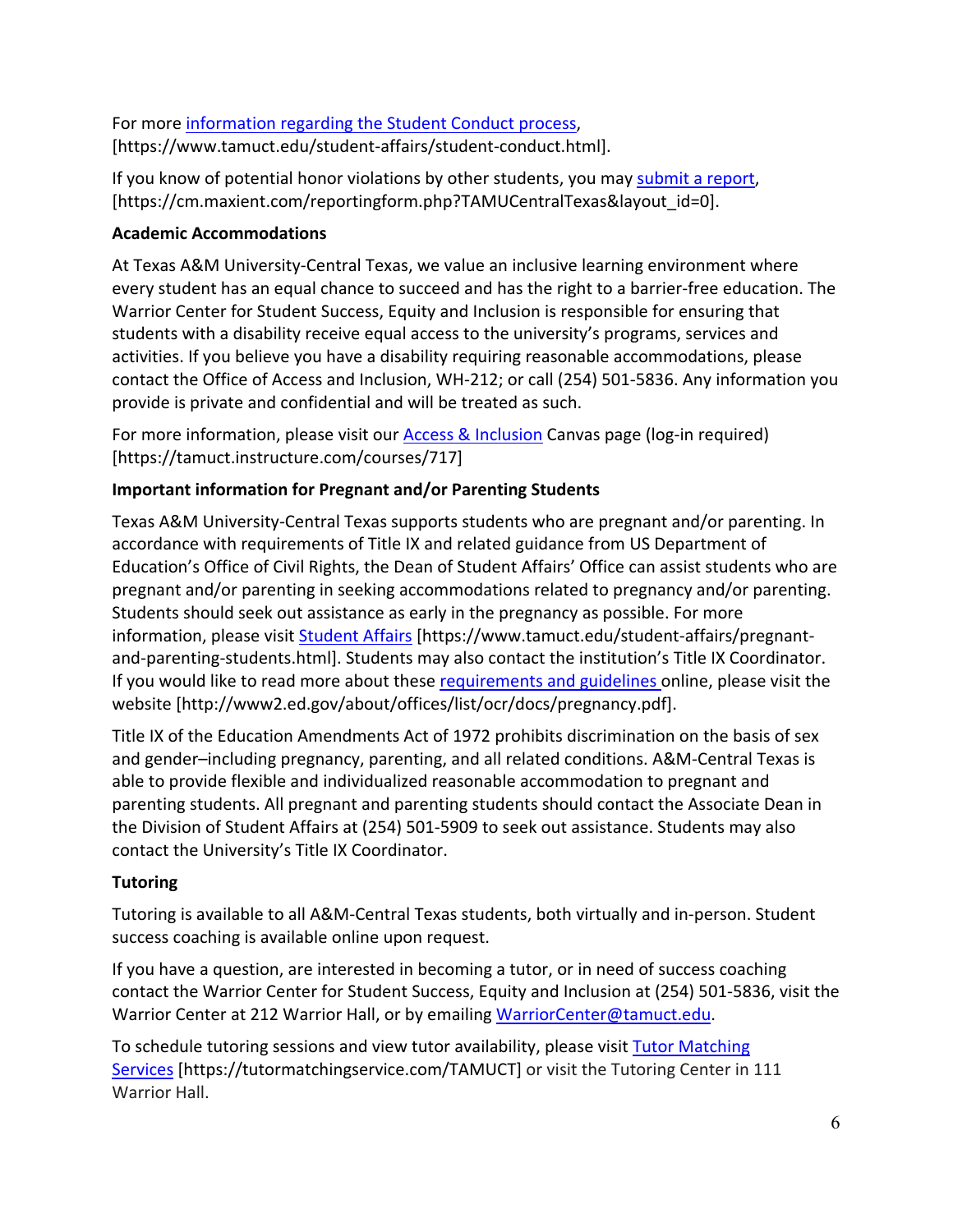Chat live with a remote tutor 24/7 for almost any subject from on your computer! Tutor.com is an online tutoring platform that enables A&M-Central Texas students to log in and receive online tutoring support at no additional cost. This tool provides tutoring in over 40 subject areas except writing support. Access Tutor.com through Canvas.

# **University Writing Center**

Located in Warrior Hall 416, the University Writing Center (UWC) at Texas A&M University– Central Texas (A&M–Central Texas) is a free service open to all A&M–Central Texas students. For the Summer 2022 semester, the hours of operation are from 10:00 a.m.-4:00 p.m. Monday thru Thursday in Warrior Hall 416 (with online tutoring available every hour as well) with satellite hours available online only Monday thru Thursday from 6:00-9:00 p.m. and most Saturdays from 12:00-3:00 p.m.

Tutors are prepared to help writers of all levels and abilities at any stage of the writing process. While tutors will not write, edit, or grade papers, they will assist students in developing more effective composing practices. By providing a practice audience for students' ideas and writing, our tutors highlight the ways in which they read and interpret students' texts, offering guidance and support throughout the various stages of the writing process. In addition, students may work independently in the UWC by checking out a laptop that runs the Microsoft Office suite and connects to WIFI, or by consulting our resources on writing, including all of the relevant style guides. Whether you need help brainstorming ideas, organizing an essay, proofreading, understanding proper citation practices, or just want a quiet place to work, the UWC is here to help!

Students may arrange a one-to-one session with a trained and experienced writing tutor by making an appointment via [WCOnline](https://tamuct.mywconline.com/) at [https://tamuct.mywconline.com/]. In addition, you can email Dr. Bruce Bowles Jr. at bruce.bowles@tamuct.edu if you have any questions about the UWC, need any assistance with scheduling, or would like to schedule a recurring appointment with your favorite tutor.

# **University Library**

The University Library provides many services in support of research across campus and at a distance. We offer over 200 electronic databases containing approximately 400,000 eBooks and 82,000 journals, in addition to the 96,000 items in our print collection, which can be mailed to students who live more than 50 miles from campus. Research guides for each subject taught at A&M-Central Texas are available through our website to help students navigate these resources. On campus, the library offers technology including cameras, laptops, microphones, webcams, and digital sound recorders.

Research assistance from a librarian is also available 24 hours a day through our online chat service, and at the reference desk when the library is open. Research sessions can be scheduled for more comprehensive assistance, and may take place virtually through WebEx, Microsoft Teams or in-person at the library. Schedule an [appointment](https://nam04.safelinks.protection.outlook.com/?url=https%3A%2F%2Ftamuct.libcal.com%2Fappointments%2F%3Fg%3D6956&data=04%7C01%7Clisa.bunkowski%40tamuct.edu%7Cde2c07d9f5804f09518008d9ab7ba6ff%7C9eed4e3000f744849ff193ad8005acec%7C0%7C0%7C637729369835011558%7CUnknown%7CTWFpbGZsb3d8eyJWIjoiMC4wLjAwMDAiLCJQIjoiV2luMzIiLCJBTiI6Ik1haWwiLCJXVCI6Mn0%3D%7C3000&sdata=KhtjgRSAw9aq%2FoBsB6wyu8b7PSuGN5EGPypzr3Ty2No%3D&reserved=0)

[here](https://nam04.safelinks.protection.outlook.com/?url=https%3A%2F%2Ftamuct.libcal.com%2Fappointments%2F%3Fg%3D6956&data=04%7C01%7Clisa.bunkowski%40tamuct.edu%7Cde2c07d9f5804f09518008d9ab7ba6ff%7C9eed4e3000f744849ff193ad8005acec%7C0%7C0%7C637729369835011558%7CUnknown%7CTWFpbGZsb3d8eyJWIjoiMC4wLjAwMDAiLCJQIjoiV2luMzIiLCJBTiI6Ik1haWwiLCJXVCI6Mn0%3D%7C3000&sdata=KhtjgRSAw9aq%2FoBsB6wyu8b7PSuGN5EGPypzr3Ty2No%3D&reserved=0) [https://tamuct.libcal.com/appointments/?g=6956]. Assistance may cover many topics, including how to find articles in peer-reviewed journals, how to cite resources, and how to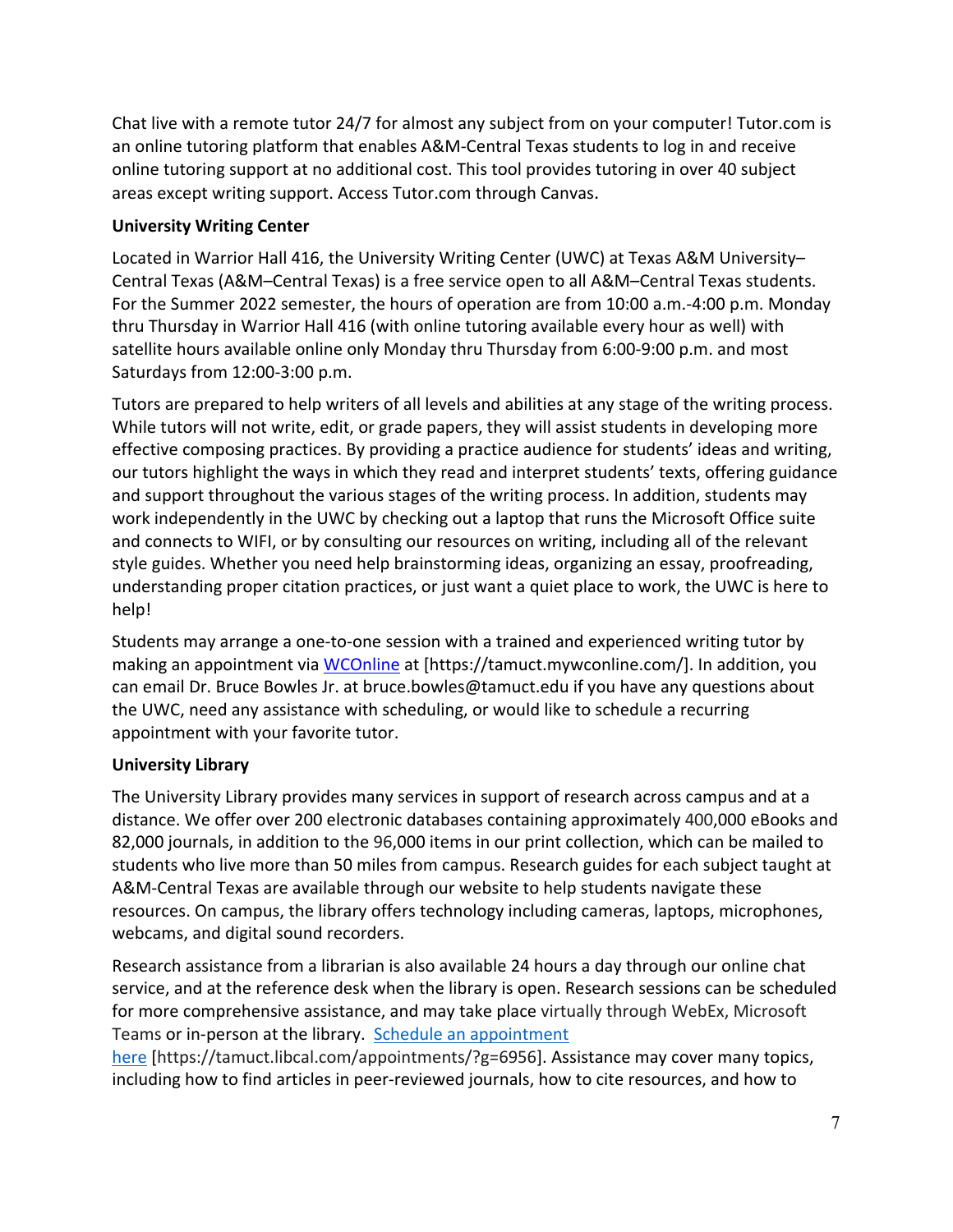piece together research for written assignments.

Our 27,000-square-foot facility on the A&M-Central Texas main campus includes student lounges, private study rooms, group work spaces, computer labs, family areas suitable for all ages, and many other features. Services such as interlibrary loan, TexShare, binding, and laminating are available. The library frequently offers workshops, tours, readings, and other events. For more information, please visit our Library [website](https://nam04.safelinks.protection.outlook.com/?url=https%3A%2F%2Ftamuct.libguides.com%2Findex&data=04%7C01%7Clisa.bunkowski%40tamuct.edu%7C7d8489e8839a4915335f08d916f067f2%7C9eed4e3000f744849ff193ad8005acec%7C0%7C0%7C637566044056484222%7CUnknown%7CTWFpbGZsb3d8eyJWIjoiMC4wLjAwMDAiLCJQIjoiV2luMzIiLCJBTiI6Ik1haWwiLCJXVCI6Mn0%3D%7C1000&sdata=2R755V6rcIyedGrd4Os5rkgn1PvhHKU3kUV1vBKiHFo%3D&reserved=0)

[http://tamuct.libguides.com/index].

# **OPTIONAL POLICY STATEMENTS**

# **A Note about Sexual Violence at A&M-Central Texas**

Sexual violence is a serious safety, social justice, and public health issue. The university offers support for anyone struggling with these issues. University faculty are mandated reporters, so if someone discloses that they were sexually assaulted (or a victim of Domestic/Dating Violence or Stalking) while a student at TAMUCT, faculty members are required to inform the Title IX Office. If you want to discuss any of these issues confidentially, you can do so through Student Wellness and Counseling (254-501-5955) located on the second floor of Warrior Hall (207L).

Sexual violence can occur on our campus because predators often feel emboldened, and victims often feel silenced or shamed. It is incumbent on ALL of us to find ways to actively create environments that tell predators we don't agree with their behaviors and tell survivors we will support them. Your actions matter. Don't be a bystander; be an agent of change. For additional information on campus policy and resources visit the [Title IX webpage](https://www.tamuct.edu/compliance/titleix.html) [\[https://www.tamuct.edu/compliance/titleix.html\]](https://www.tamuct.edu/compliance/titleix.html).

# **Behavioral Intervention**

Texas A&M University-Central Texas cares about the safety, health, and well-being of its students, faculty, staff, and community. If you are aware of individuals for whom you have a concern, please make a referral to the Behavioral Intervention Team. Referring your concern shows you care. You can complete the [referral](https://cm.maxient.com/reportingform.php?TAMUCentralTexas&layout_id=2) online

[https://cm.maxient.com/reportingform.php?TAMUCentralTexas&layout\_id=2].

Anonymous referrals are accepted. Please see the **Behavioral Intervention Team** website for more information [https://www.tamuct.edu/bit]. If a person's behavior poses an imminent threat to you or another, contact 911 or A&M-Central Texas University Police at 254-501-5805.

# **OTHER POLICIES**

# **Copyright Notice**

Students should assume that all course material is copyrighted by the respective author(s). Reproduction of course material is prohibited without consent by the author and/or course instructor. Violation of copyright is against the law and Texas A&M University-Central Texas' Code of Academic Honesty. All alleged violations will be reported to the Office of Student Conduct.